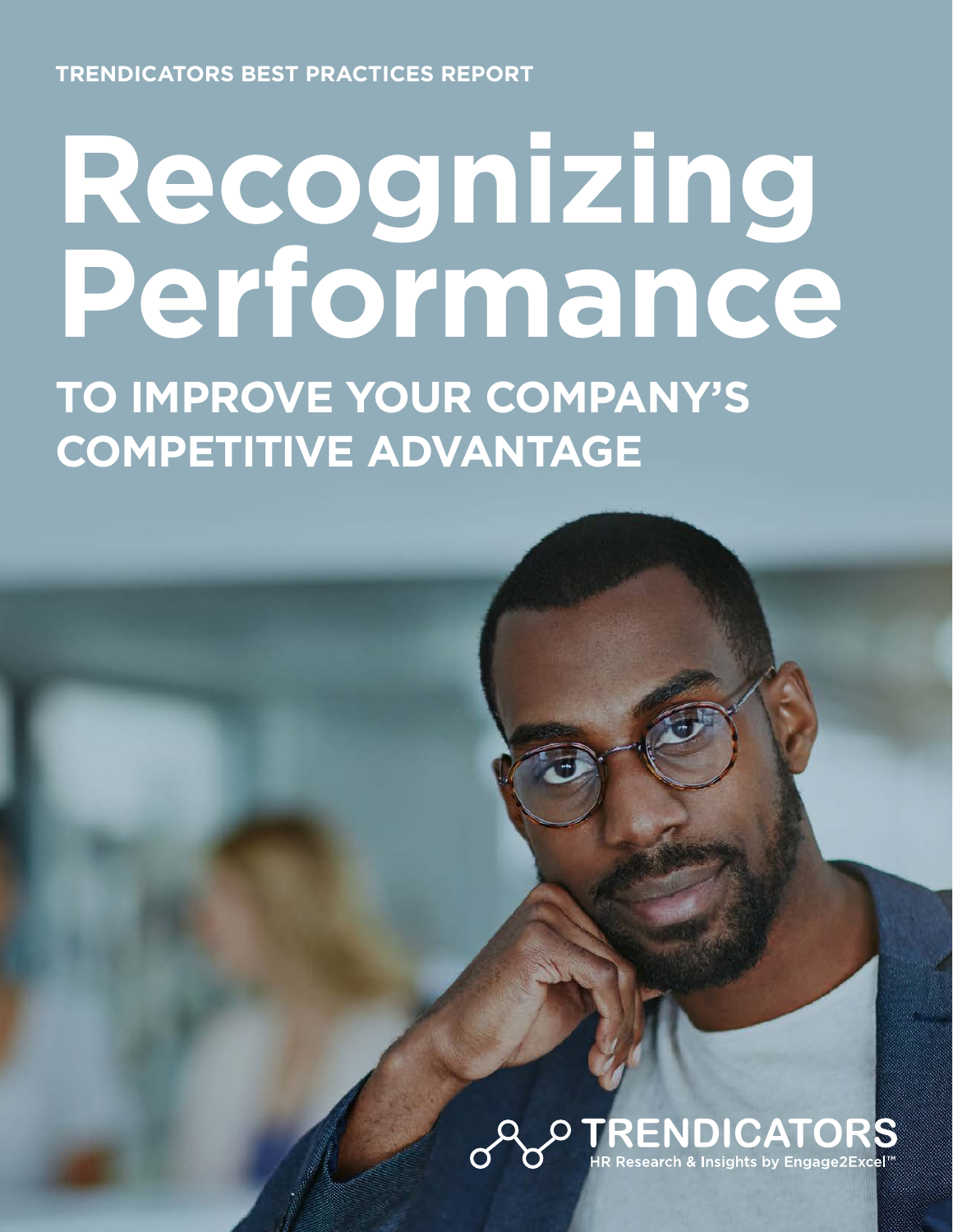Effective performance recognition requires creating a culture that acknowledges and rewards behaviors that align with organizational goals and objectives.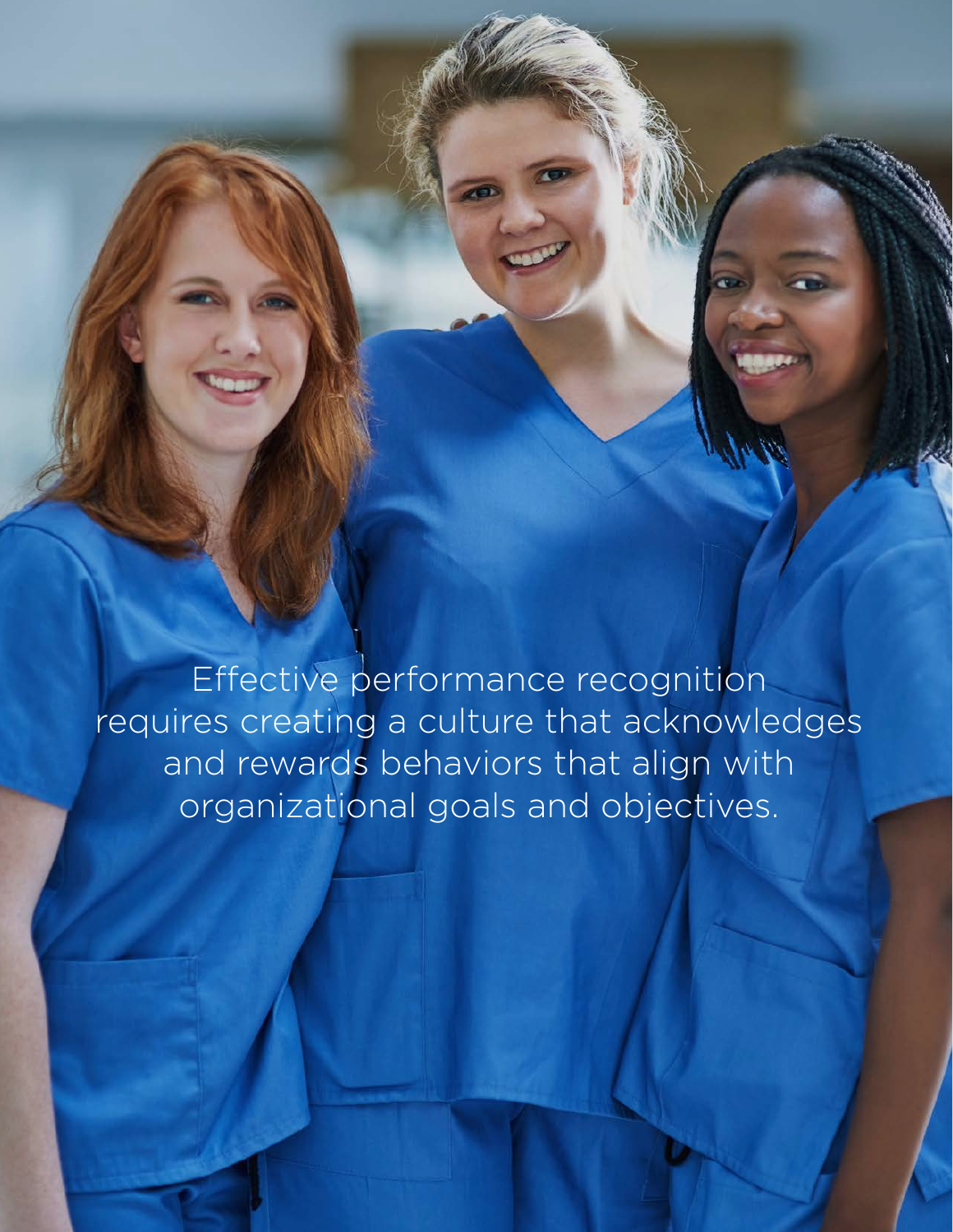### INTRODUCTION: HOW AND WHY PERFORMANCE RECOGNITION WORKS

Companies that nurture and sustain a vibrant culture of continuous enterprise-wide employee recognition outperform competitors that fail to leverage recognition to reinforce desired behaviors. There's no mistaking the connection between a performance-driven recognition environment and high scores on key metrics, like employee engagement and retention, customer satisfaction, productivity, cost savings and shareholder return on equity. Recognition done right and a culture of appreciation effectively communicated from the top down fuel the accomplishment of enterprise goals and objectives.

It's human nature to want to feel valued and appreciated. When an organization communicates recognition for a job well done, employees gain a tangible sense of how their efforts correlate with company results, and employees feel empowered to make a measurable difference. When workers are recognized for achieving business goals and see the positive impact of their contributions, workers are inclined to want to do more.

This eBook presents seven steps every organization can take to create a performance-driven recognition program that drives positive business outcomes and improves competitive advantage:

- 1. Determining Program Objectives
- 2. Identifying Behaviors and Champions
- 3. Creating Your Program Charter
- 4. Designing Your Program
- 5. Engaging Executive Sponsors
- 6. Rolling Out Your Program
- 7. Sharing Results and Celebrating Success



In addition to driving outcomes, performance recognition influences recruitment and retention success. Our survey of active and passive candidates revealed that lack of recognition was the number one reason why employees would consider accepting another job offer.

Source: 2017 Trendicators Survey Report by Engage2Excel: What You Need To Know About Today's Job Seekers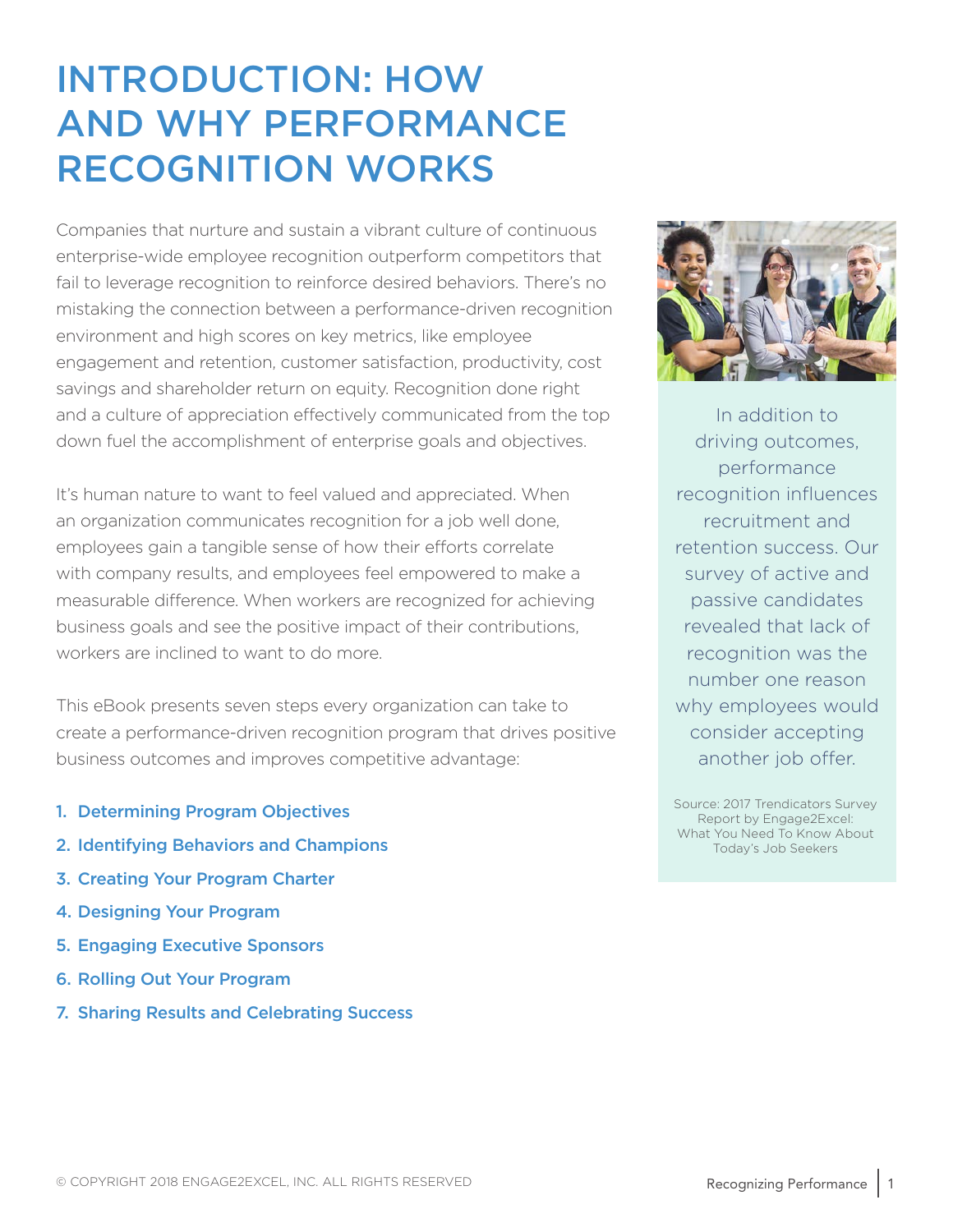

Recognition plays a critical role during periods of growth and opportunity—when employees are stretched thin trying to juggle multiple priorities—as well as when times are tough, in the midst of difficult competitive circumstances or a challenging business environment.

To ensure that a recognition program is effective, the most important guideline to apply is **aligning** results-based recognition with the business strategy.

Beyond making employees feel more valued, the very purpose of employee recognition is to consistently communicate, support and reinforce enterprise goals and objectives.

Make sure the organization's strategic goals are reflected in the recognition program's objectives. Recognition can be used to promote desired behaviors that dictate success, provide

employees with a unified purpose and reward those who successfully address the challenges that are prioritized by senior management.

#### Follow these simple steps to get started:

- Pick initiatives that can be influenced by increased levels of discretionary effort by employees.
- Define the business strategy and goals, and establish an initial program budget.
- Determine how to motivate behavioral change among participating employees.
- Clearly communicate the objectives of the recognition program.

**Tips:** Select measurable goals and establish key indicators of success so you can document the return on investment (ROI). Identify the current state and improvement targets, which will generate the data required to document progress and business impact.



Source: 2018 Trendicators Survey Report by Engage2Excel: What Do Employees Say About Performance Recognition?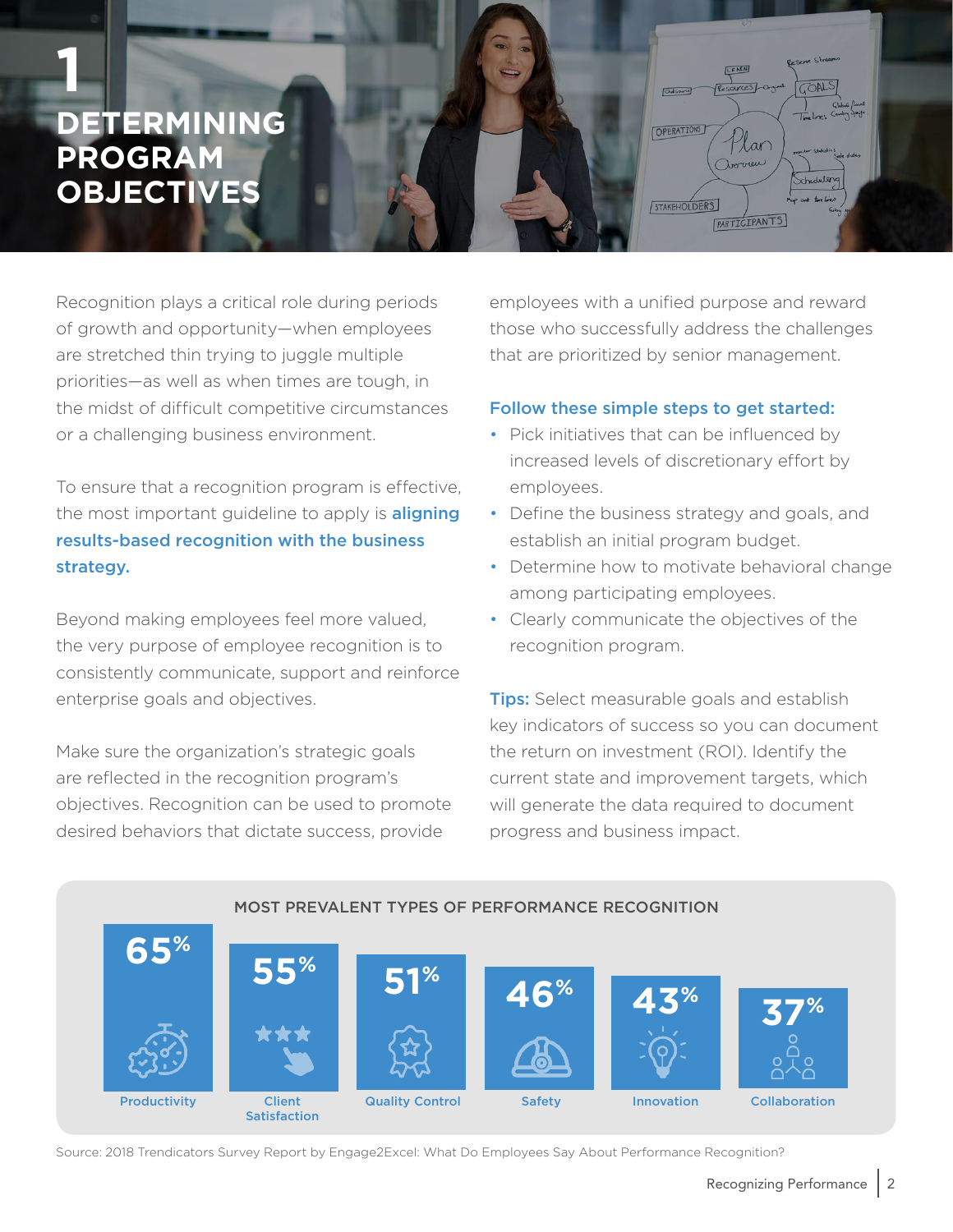### **IDENTIFYING BEHAVIORS AND CHAMPIONS 2**



As noted in Step 1, collecting and analyzing data is essential for documenting successful business outcomes. However, in our data-centric world, it is worth remembering that people create value and deliver excellence. Which job family or families most directly influence the metrics you are trying to impact with the recognition program? Study these job families to understand what makes the very best employees go above and beyond each day and build your program around these behaviors.

Members of highly competent and collaborative teams pursuing innovative initiatives will likely be the best candidates to generate enthusiasm for your new recognition program. You want employees to emulate high-performance behaviors. Who better to inspire peers and model the practices you want to replicate than

those who consistently demonstrate the power of engagement? These high achievers are your champions. Once you have identified who can enable and support the program's success, the next step is eliciting the help of these high performers in defining exactly what they do in their daily work that results in significant contributions to business success. This input validates the behavioral criteria you will establish for the recognition program.

Next, you will want to encourage additional stakeholders to participate. They include target populations of employees who are likely to benefit from the program. Give them an opportunity to adopt a mindset that motivates them to raise their hands, speak up, suggest ideas, take actions to solve problems and be part of the solution.

Identify employees to serve as program champions who exhibit the behaviors that drive goal achievement and bottom-line success.

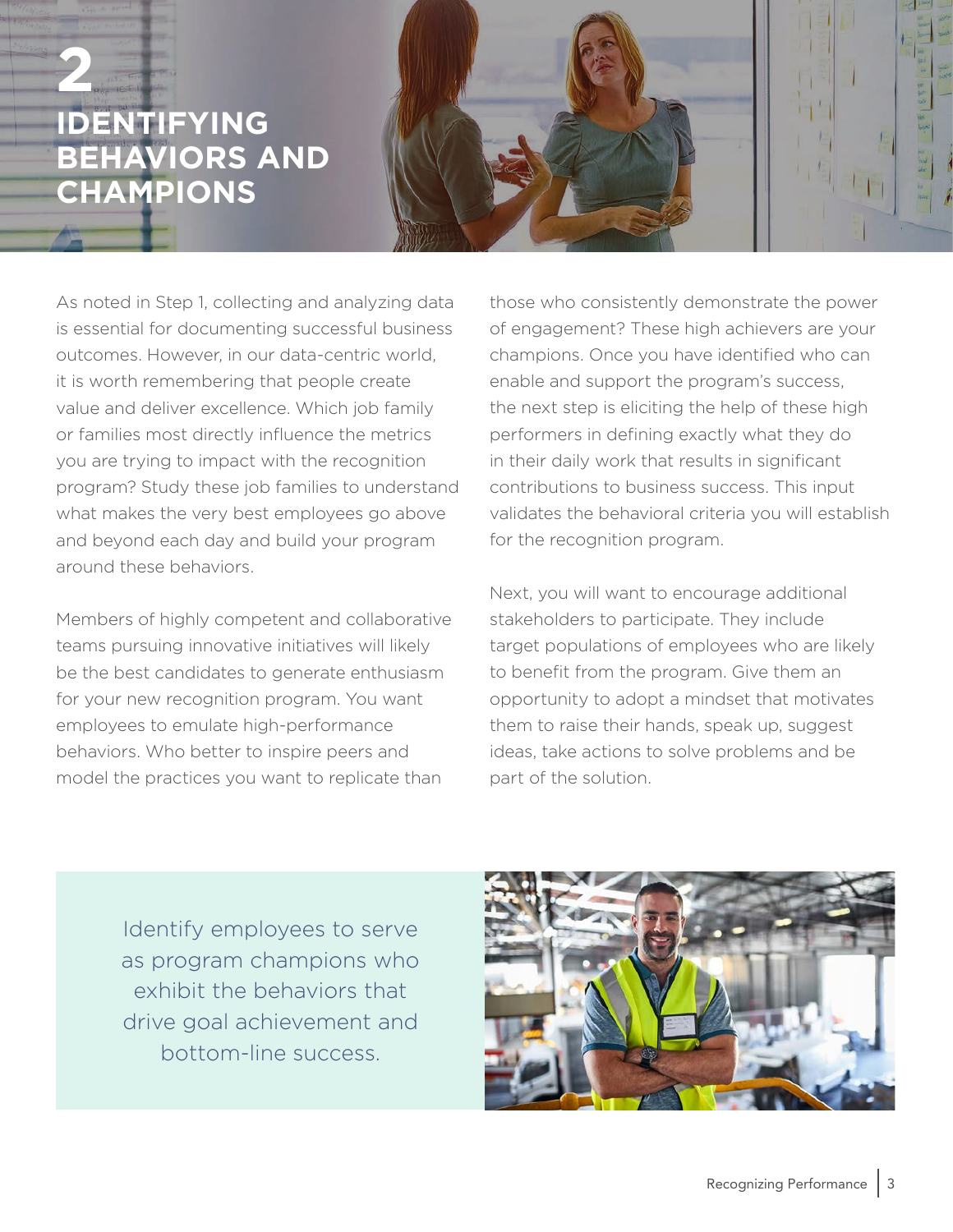### **CREATING YOUR PROGRAM CHARTER 3**

Building on the important foundational work you did in Steps 1 and 2, you are now prepared to establish the business case for your performance recognition program. In creating the program charter, you will want to provide answers to the following questions:

- Which specific enterprise goals does this program address?
- What behaviors does the program aim to reinforce?
- What metrics exist to benchmark performance improvement?
- How will success be measured?
- What is the business value/potential ROI of success?
- What level of investment is required (to achieve success)?
- What are the potential risks of not making the investment?

The program charter is your blueprint for success. We recommend creating a presentation deck using the previously listed questions at the top of each slide. Provide answers to each question in the form of three or four bullet points.

Once you have completed the program charter presentation deck, you are ready to socialize it with the stakeholders identified in Step 2. Getting feedback and buy-in from stakeholders and sponsorship from senior leadership is critical. Go through as many iterations as needed to ensure that you have solid support for the program.

You have now completed the third and final step in building the strategic framework of your recognition program.

Now it's time to roll up your sleeves and design the program architecture.



Go through as many iterations as needed for your program charter to ensure solid support.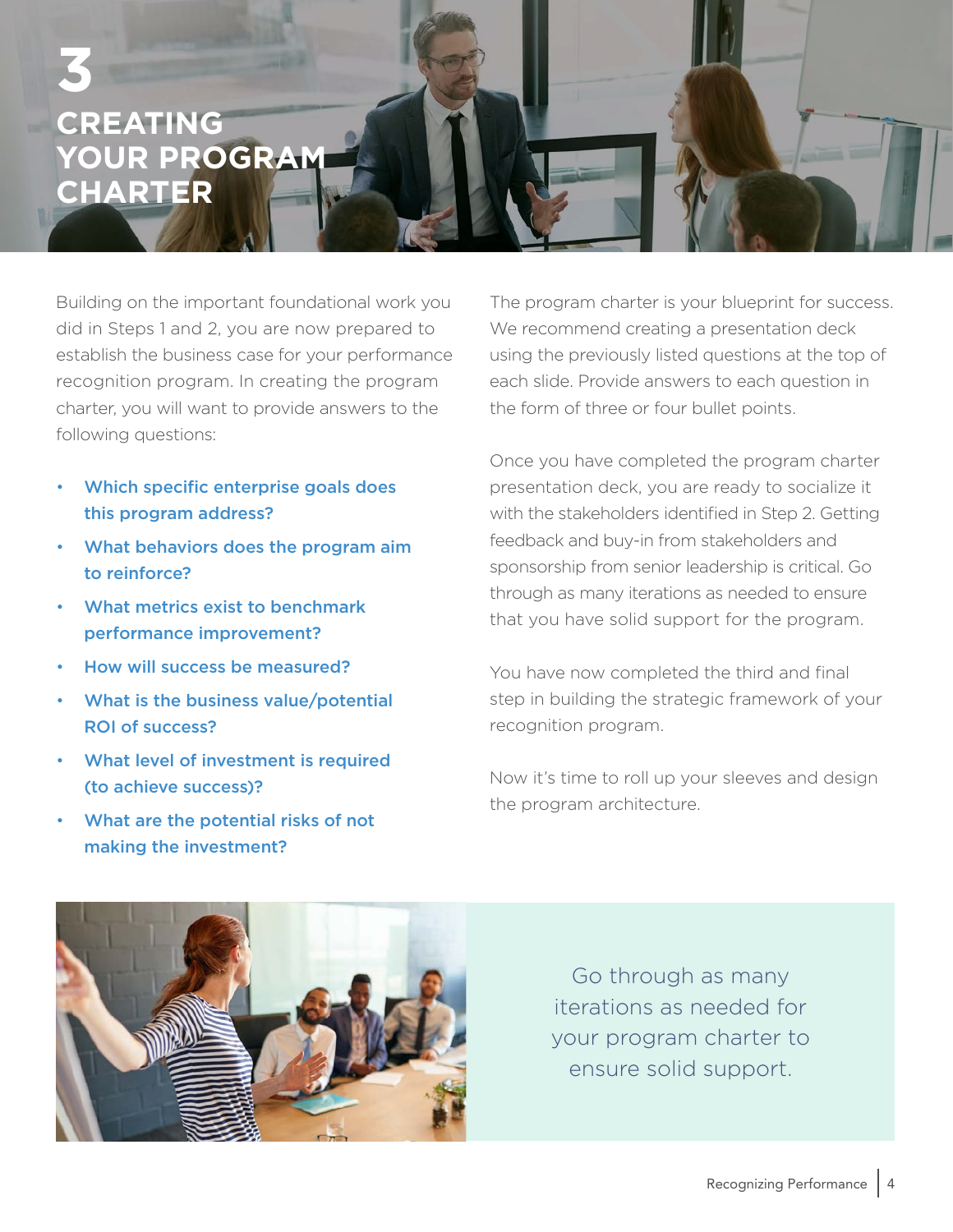### **ESIGNING YOUR PROGRAM 4**

Armed with support for your program charter, you are now ready to begin designing how your performance recognition program will work. Unlike conventional employee recognition programs, successful performance recognition programs require a purpose-built platform. The platform should enable the design and delivery of customizable, targeted employee experiences that integrate recognition sources. Moreover, it must deliver across multiple communications venues, include a wide rage of reward redemption choices and facilitate ROI analysis to measure the impact on business outcomes.

#### Key Considerations for Choosing a Performance Recognition Platform

**Brand Relevance:** Your organization and culture are unique. Does the platform enable you to create customized branding and messaging for your program?

**Recognition Sources: Make sure that your** platform makes it easy for all of your recognition sources to deliver meaningful performance recognition experiences. This should include managers and supervisors, team leaders, employee peers and executive leadership.

**Communications Venues: Will the platform** enable you to scale your programs to reach your entire workforce with personalized solutions that engage employees online, offline, via mobile and through messenger-based apps?

**Incentives and Rewards:** Are you able to offer a wide range of incentives and rewards choices to appeal to the diverse interests of employees? Are you able to incorporate language requirements, regional and religious customs, and male/female preferences into a culturally relevant recognition infrastructure?

Performance Analytics: Does the platform provider enable you to track program success with analytics that document impact on business outcomes?

**Tip:** Cyber-focused tech companies, in particular, sometimes overlook the importance of on-thespot recognition in a public forum in front of peers for employees who typically spend the majority of their workday online.

> **73%** of employees say that

performance feedback from other members of their team is as important as feedback from their manager.

Source: 2018 Trendicators Survey Report by Engage2Excel: Employees Sound Off on Goal Setting and Performance Feedback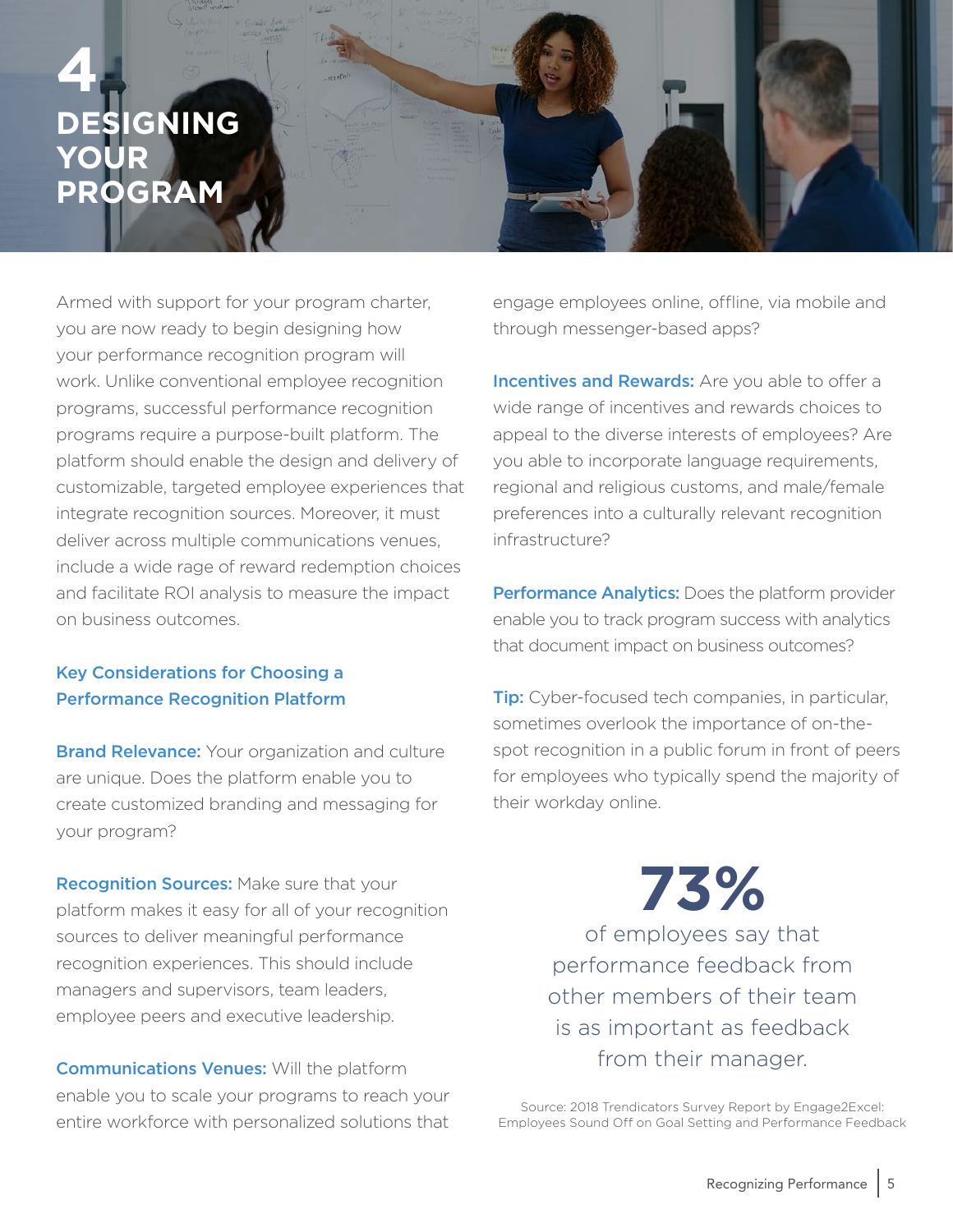### **ENGAGING EXECUTIVE SPONSORS 5**

Before launching the new recognition initiative, gaining senior management buy-in and support for the program charter and design you developed in Steps 3 and 4 is critical.

Your program charter presentation deck will come in very handy during this stage. The presentation lays out the plan for what the program will accomplish and how the accomplishments will be measured.

We recommend adding a few slides with highlights about your program design to complete your executive briefing materials.

Now, who are the ideal executive sponsors for your program?

Many recognition programs roll out exclusively as HR initiatives. Although support from your CHRO is vital, getting other C-suite and line-of-business execs onboard is important to gain visibility and credibility for your program.

As part of this collaboration with enterprise executives, you will present the value of the targeted recognition solution and discuss expectations and roles for the organization's leadership and management teams.

- Leverage the global reach, influence and visibility of senior executives to promote the program across the organization.
- Reinforce the importance of ongoing commitment from executive sponsors to spearhead the initiative.
- Emphasize HR's commitment to keeping senior management involved and informed throughout the recognition program lifecycle.
- Set dates for executive briefings to help navigate any obstacles that may arise after the program is implemented.

Once you have your executive sponsors committed, formalize expectations in writing and keep your sponsors aware of progress with periodic updates.



"When senior leaders role model the behavior changes they're asking employees to make (by spending time on the factory floor or in the call center, where work is done), transformations are 5.3 times more likely to be successful."

*– How to Beat Transformation Odds, McKinsey & Company*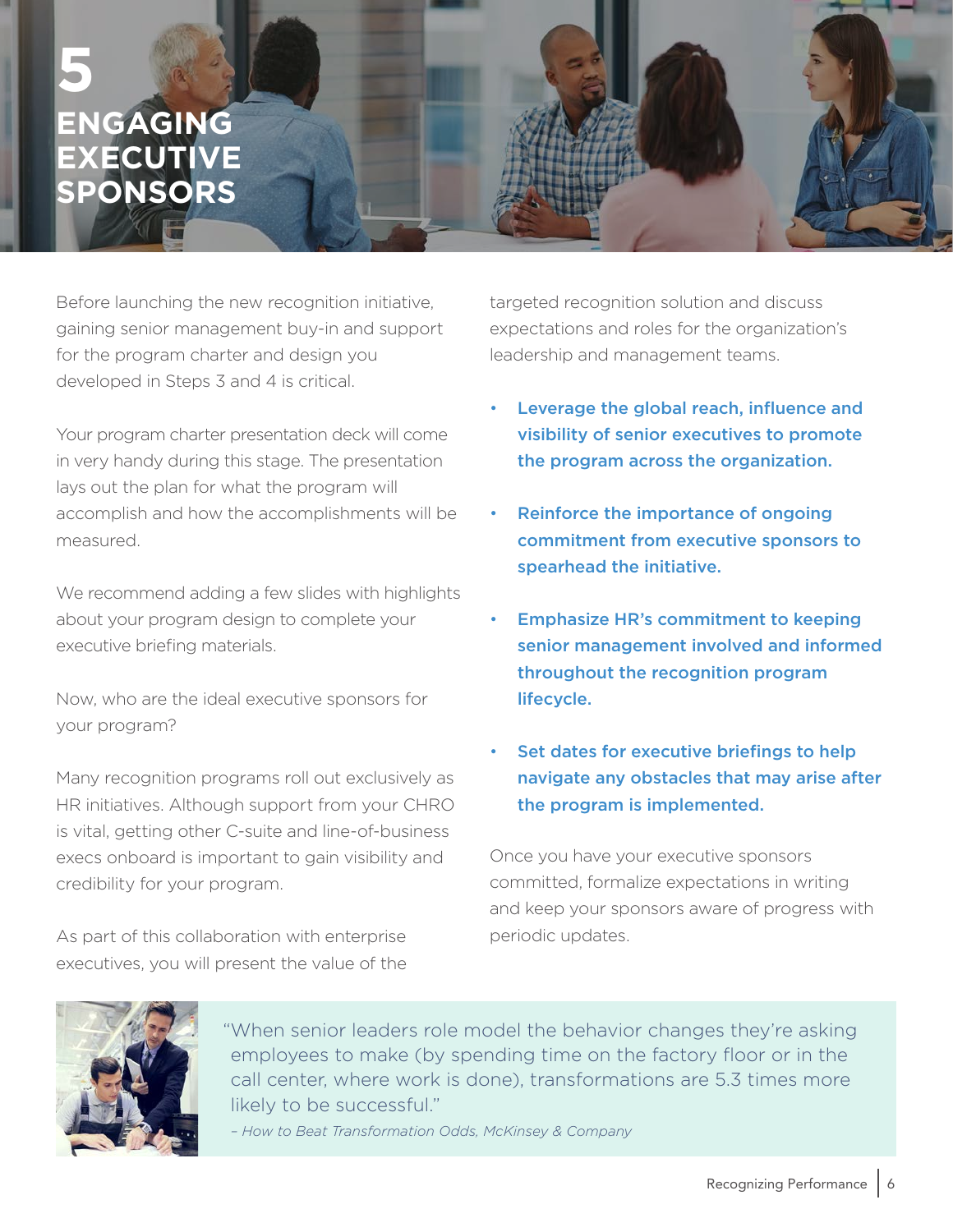### **ROLLING OUT YOUR PROGRAM 6**

In addition to engaging executive sponsors (Step 5) before launch, you will want to communicate program details to middle managers and other previously identified champions before rolling out the initiative to employees. Then, revisit your communications plan:

- Will your program communications ignite engagement on day one and sustain momentum throughout the duration of the program?
- Have you thought through options for maximizing program visibility with on-site posters and electronic notifications?
- Will you promote the program in other venues such as the employee intranet portal?

Once the program is introduced, the focus should shift to training all workforce populations who have been identified as enablers (givers) or high-performing role models (receivers) for the recognition initiative.

All participants should have a comprehensive understanding of the program's goals and philosophy, why the program is an organizational priority, how the program works and expectations regarding their specific responsibilities related to program adoption, implementation and follow-up.

Offer concise training on program usage and guidelines. Also consider distributing quick reference cards with easy-to-follow instructions for your recognition givers.



#### PREFERRED RECOGNITION VENUES

Source: 2018 Trendicators Survey Report by Engage2Excel: What Do Employees Say About Performance Recognition?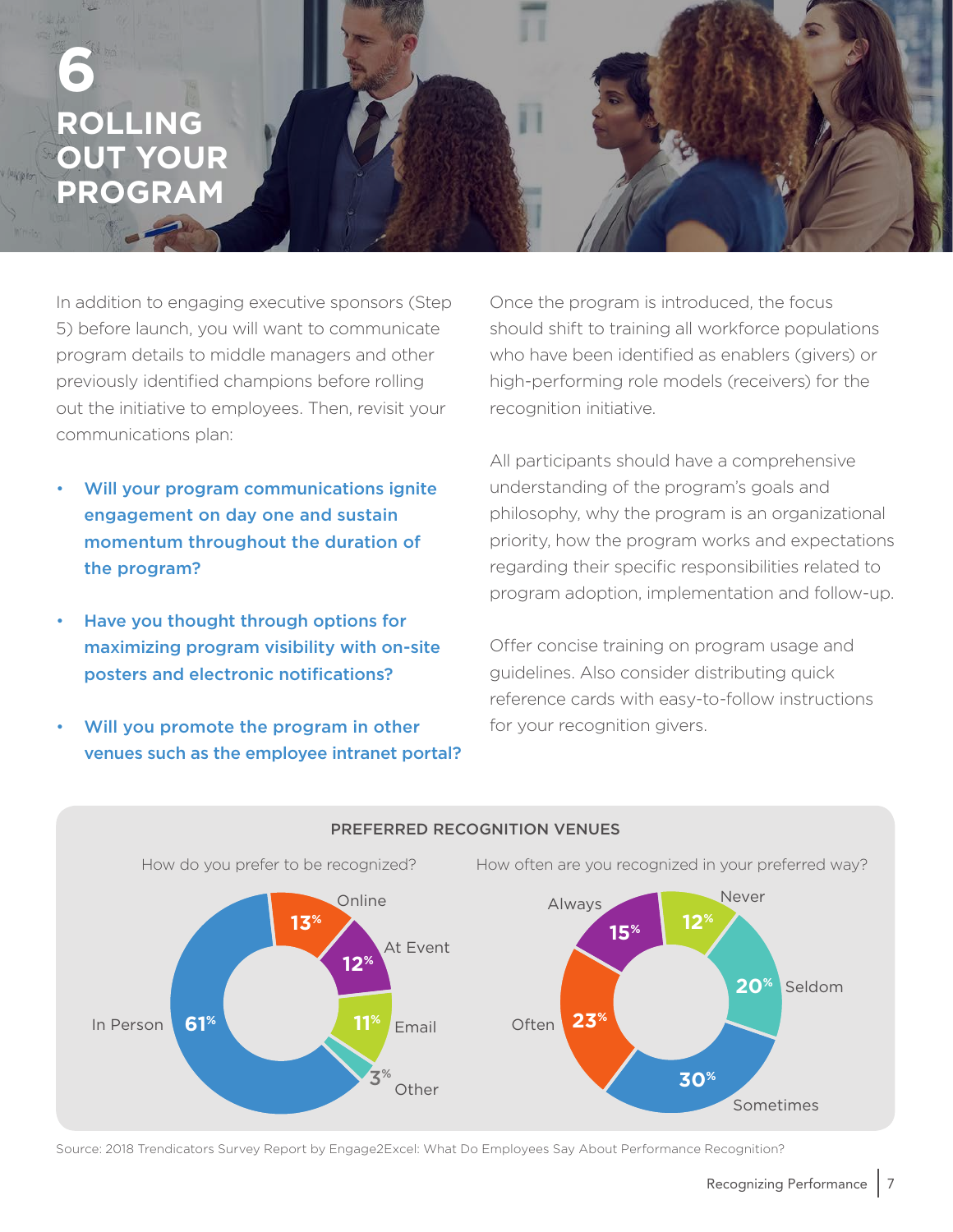### **SHARING RESULT AND CELEBRATING SUCCESS 7**

After implementing the program, diligently and consistently track all related activities.

- Monitor levels of recognition activity to ensure active program participation.
- Evaluate progress, and regularly report on predetermined metrics to demonstrate business impact.
- Broadly share recognition achievements across the organization.

Keeping individual preferences in mind, highlight recipients who accomplish and exceed goals using a variety of communication channels, including intranet, social media, department meetings etc.

After the program has been in place for an appropriate time (30/60/90 days), explore opportunities to enhance the recognition initiative, perhaps by adding new program components.

- Make program adjustments to keep employees delighted and feeling appreciated.
- Update your program charter with actual results in a report to executive stakeholders.
- Compile a list of lessons learned for your next program.
- Based on the results of this program, identify other business goals and objectives that would benefit from performance recognition.



Employees with performance recognition programs are 2x more likely to recommend their organization as a great place to work.

Source: 2018 Trendicators Survey Report by Engage2Excel: What Do Employees Say About Performance Recognition?